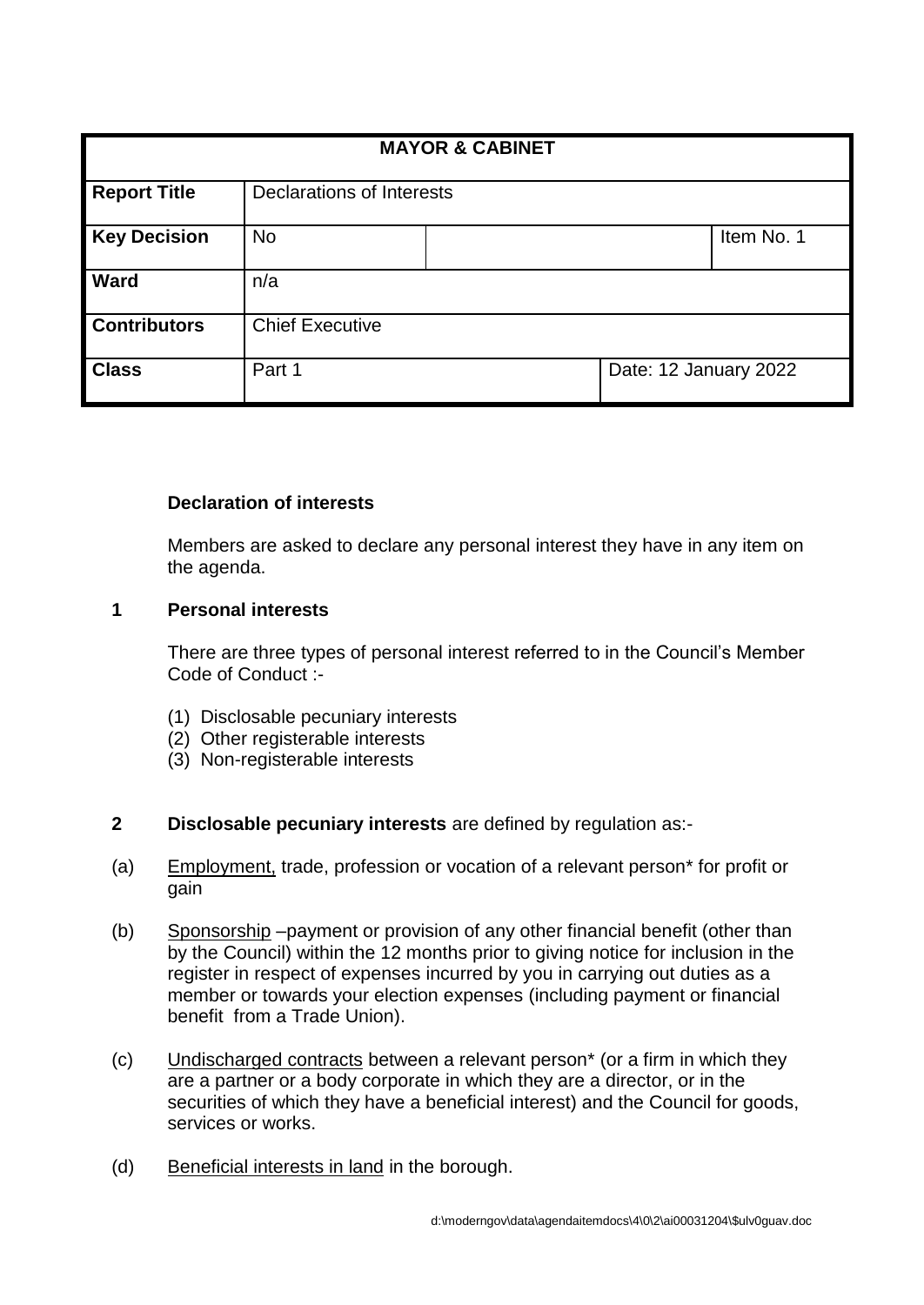- (e) Licence to occupy land in the borough for one month or more.
- (f) Corporate tenancies any tenancy, where to the member's knowledge, the Council is landlord and the tenant is a firm in which the relevant person\* is a partner, a body corporate in which they are a director, or in the securities of which they have a beneficial interest.
- (g) Beneficial interest in securities of a body where:-
	- (a) that body to the member's knowledge has a place of business or land in the borough; and
	- (b) either
		- (i) the total nominal value of the securities exceeds £25,000 or 1/100 of the total issued share capital of that body; or

(ii) if the share capital of that body is of more than one class, the total nominal value of the shares of any one class in which the relevant person\* has a beneficial interest exceeds 1/100 of the total issued share capital of that class.

\*A relevant person is the member, their spouse or civil partner, or a person with whom they live as spouse or civil partner.

### **(3) Other registerable interests**

The Lewisham Member Code of Conduct requires members also to register the following interests:-

- (a) Membership or position of control or management in a body to which you were appointed or nominated by the Council
- (b) Any body exercising functions of a public nature or directed to charitable purposes , or whose principal purposes include the influence of public opinion or policy, including any political party
- (c) Any person from whom you have received a gift or hospitality with an estimated value of at least £25

#### **(4) Non registerable interests**

Occasions may arise when a matter under consideration would or would be likely to affect the wellbeing of a member, their family, friend or close associate more than it would affect the wellbeing of those in the local area generally, but which is not required to be registered in the Register of Members' Interests (for example a matter concerning the closure of a school at which a Member's child attends).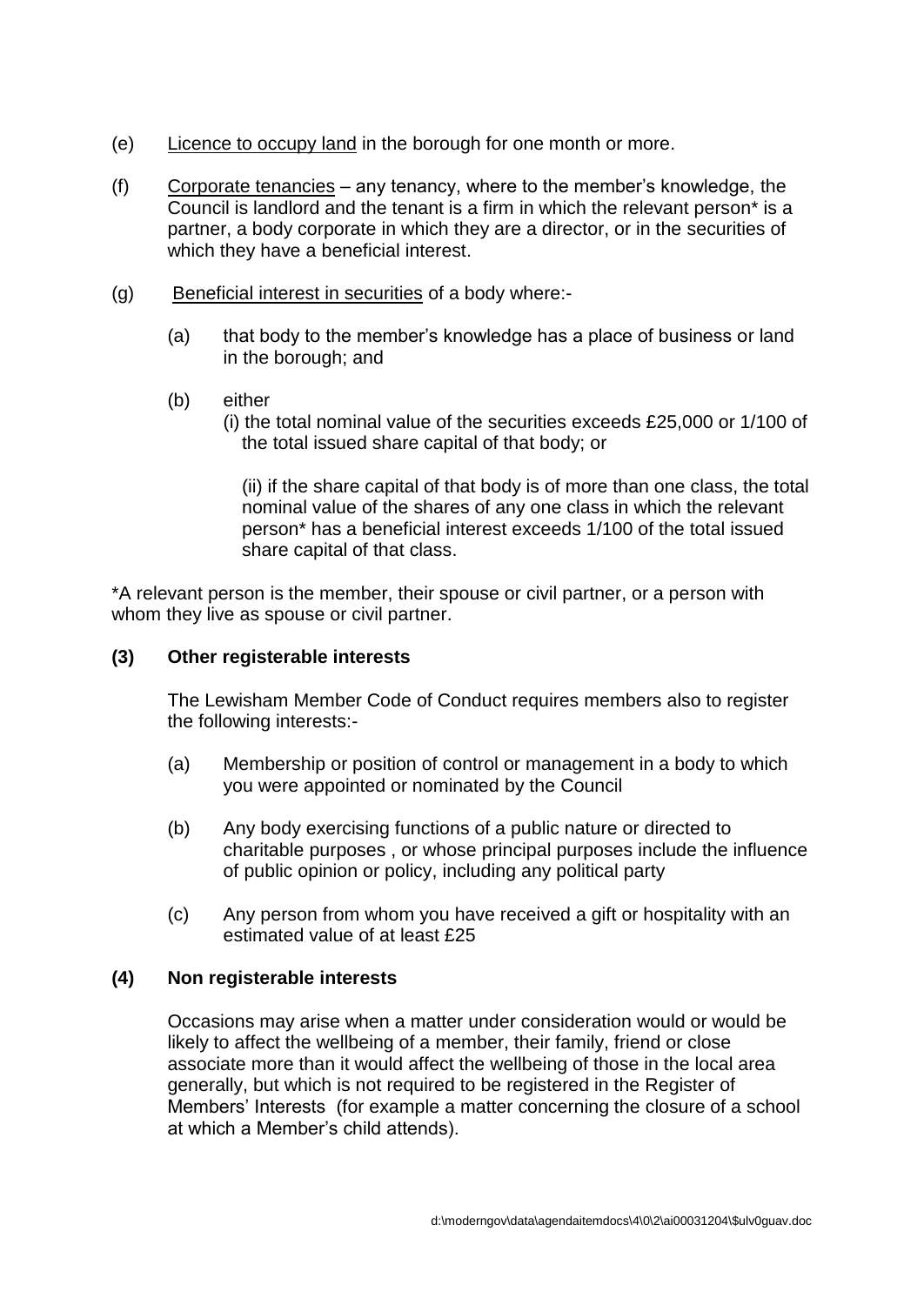# **(5) Declaration and Impact of interest on members' participation**

- (a) Where a member has any registerable interest in a matter and they are present at a meeting at which that matter is to be discussed, they must declare the nature of the interest at the earliest opportunity and in any event before the matter is considered. The declaration will be recorded in the minutes of the meeting. If the matter is a disclosable pecuniary interest the member must take not part in consideration of the matter and withdraw from the room before it is considered. They must not seek improperly to influence the decision in any way. **Failure to declare such an interest which has not already been entered in the Register of Members' Interests, or participation where such an interest exists, is liable to prosecution and on conviction carries a fine of up to £5000**
- (b) Where a member has a registerable interest which falls short of a disclosable pecuniary interest they must still declare the nature of the interest to the meeting at the earliest opportunity and in any event before the matter is considered, but they may stay in the room, participate in consideration of the matter and vote on it unless paragraph (c) below applies.
- (c) Where a member has a registerable interest which falls short of a disclosable pecuniary interest, the member must consider whether a reasonable member of the public in possession of the facts would think that their interest is so significant that it would be likely to impair the member's judgement of the public interest. If so, the member must withdraw and take no part in consideration of the matter nor seek to influence the outcome improperly.
- (d) If a non-registerable interest arises which affects the wellbeing of a member, their, family, friend or close associate more than it would affect those in the local area generally, then the provisions relating to the declarations of interest and withdrawal apply as if it were a registerable interest.
- (e) Decisions relating to declarations of interests are for the member's personal judgement, though in cases of doubt they may wish to seek the advice of the Monitoring Officer.

## **(6) Sensitive information**

There are special provisions relating to sensitive interests. These are interests the disclosure of which would be likely to expose the member to risk of violence or intimidation where the Monitoring Officer has agreed that such interest need not be registered. Members with such an interest are referred to the Code and advised to seek advice from the Monitoring Officer in advance.

## **(7) Exempt categories**